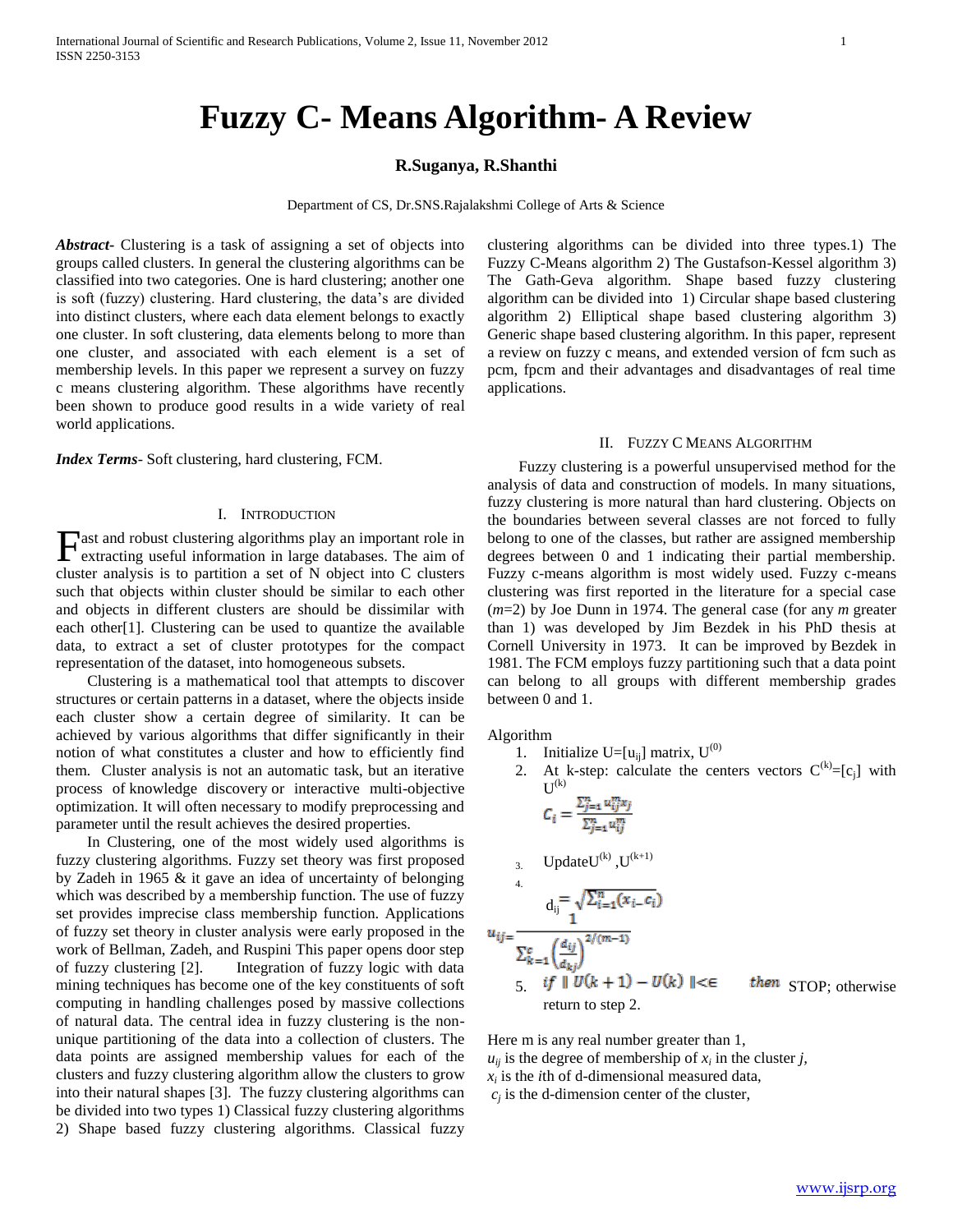This algorithm works by assigning membership to each data point corresponding to each cluster center on the basis of distance between the cluster center and the data point. More the data is near to the cluster center more is its membership towards the particular cluster center. Clearly, summation of membership of each data point should be equal to one. After each iteration membership and cluster centers are updated according to the formula.

## Advantages

1) Unsupervised

2) Converges

## Limitations:

- 1) Long computational time
- 2) Sensitivity to the initial guess (speed, local minima)
- 3) Sensitivity to noise and One expects low (or even no) membership degree for outliers (noisy points).

#### III. POSSIBILISTIC C-MEANS (PCM)

 To overcome difficulties of the fcm, Krishnapuram and keller proposed a new clustering model named Possibilistic c-Means (PCM).

#### Algorithm

Fix the number of clusters C; fix m,1 $\leq m \leq \infty$ ; Set iteration counter l=1; Intialize the possiblistic C-parttion  $U^{(0)}$ ; Estimate η<sup>i</sup>

Repeat

Update the prototypes using  $U^{(l)}$ , as indicated bel ow; Compute  $U^{(l+1)}$ Increment l; Until  $(||U^{(l-1)}-U^{(l)}||<\varepsilon$ );

{ The remaining part of algorithm is optional and to be used only when the actul shape of the generated possibility distribution is important }

Set iteration counter  $l=1$ ; Reestimate η<sub>i</sub> Repeat protypes using  $U^{(l)}$ , as indicated below; Compute  $U^{(l+1)}$ Increment l; Until  $(||U^{(l-1)}-U^{(l)}||<\varepsilon$ );

 $\eta_i$ -determines distance at which the membership value of a point in a cluster becomes 0.5.

$$
\eta_i = K \frac{\sum_{j=1}^{N} u_{ij}^{m} d_{ij}^{2}}{\sum_{j=1}^{N} u_{ij}^{m}}
$$

Advantage Clustering noisy data samples

Disadvantages 1) Very sensitive to good initialization

## 2) Coincident clusters may result

Because the columns and rows of the typicality matrix are independent of each other

Sometimes this could be advantageous (start with a large value of c and get less distinct clusters)

## IV. FUZZY POSSIBILISTIC C MEANS ALGORITHM (FPCM)

 To overcome difficulties of the pcm, Pal defines a clustering technique that integrates the features of both Fuzzy a Possibilistic c-means called Fuzzy Possibilistic c-Means (FPCM). Membership and Typicality's are very significant for the accurate characteristic of data substructure in clustering difficulty. An objective function in the fpcm depending on both membership and typicality's are represented as::

Memberships and topicalities is represented as:

$$
J_{FPCM}(U, T, V) = \sum_{i=1}^{N} \sum_{j=1}^{n} (u_{ij}^{m} + t_{ij}^{n}) d^{2}(x_{j}, v_{i})
$$

Which of the following constraints

$$
\sum_{i=1}^{i=1} u_{ij} = 1, \forall j \in \{1, ..., n\}
$$

$$
\sum_{i=1}^{c} t_{ij} = 1, \forall i \in \{1, ..., c\}
$$

FPCM generates Memberships and possibilities at the same time, together with the usual point prototypes or cluster center for each cluster.

Advantage

## 1) Ignores the noise sensitivity deficiency of FCM 2) Overcomes the coincident clusters problem of PCM.

Disadvantages

1) The row sum constraints must be equal to one

#### V. POSSIBILISTIC FUZZY C MEANS ALGORITHM (PFCM)

 In fpcm, the constraint corresponding to the sum of all typicality values of all data to a cluster must be equal to one cause problems particularly for a big data set. In order to avoid this problem pal et al propose a new algorithm called Possibilistic Fuzzy c means algorithm (pfcm). The objective function is defined by

$$
J_{PFCM}(U, T, V; Z) = \sum_{i=1}^{c} \sum_{j=1}^{n} (au_{ik}^{m} + bt_{ik}^{n}) \times ||z_{k} - v_{i}||^{2} + \sum_{i=1}^{c} \delta_{i} \sum_{k=1}^{N} (1 - t_{ik})^{n}
$$

Subject

to  

$$
\sum_{i=1}^{c} \mu_{ik} = 1 \forall k, 0 < \mu_{ik}, t_{ik} < 1, a > 0, b < 0, m > 1, n > 1
$$

, a&b define the relative importance between the membership degrees and typicality values. The objective function  $\frac{\partial M}{\partial x}$  can be